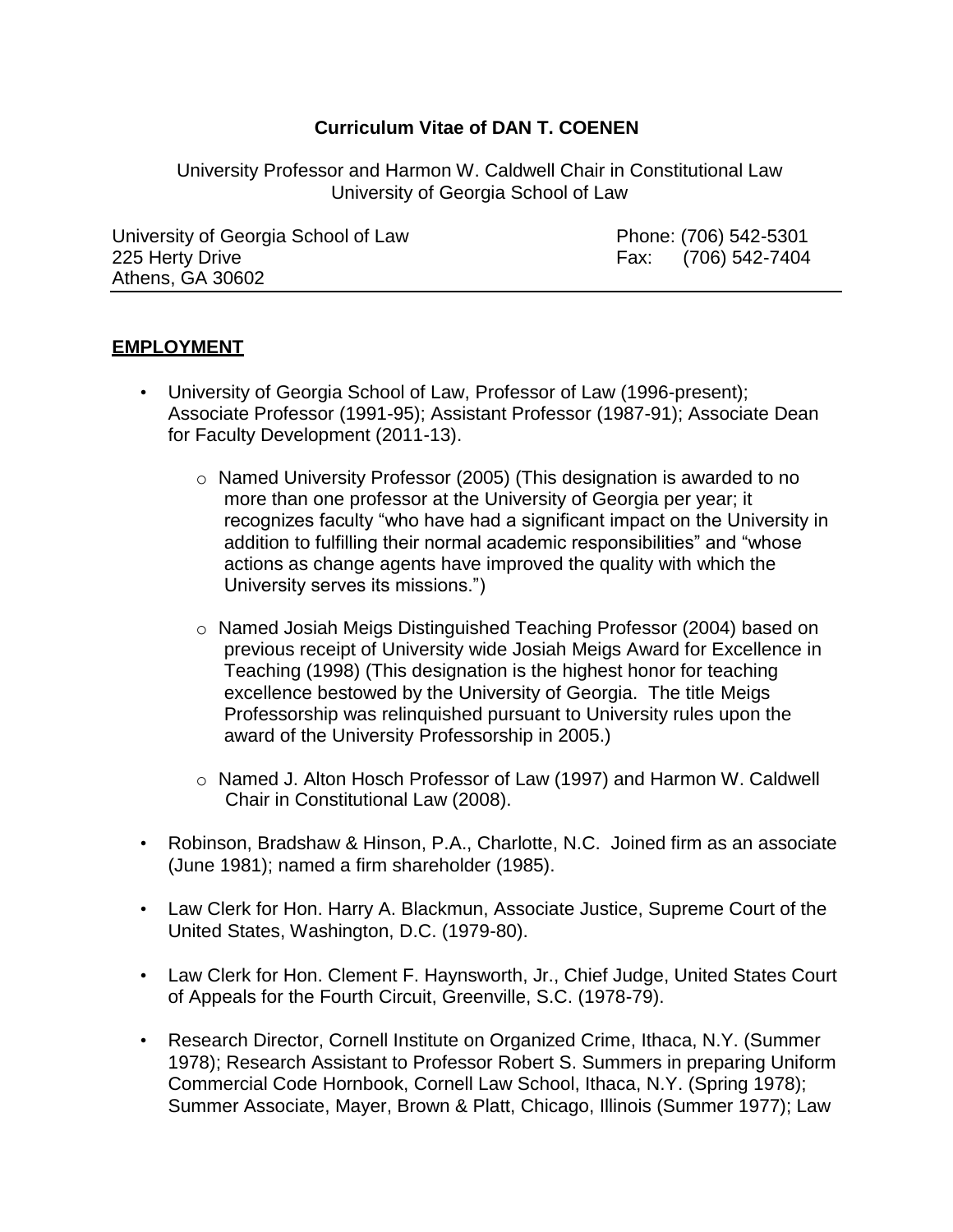Clerk for Hon. Gordon Myse, Wisconsin Circuit Court, Appleton, Wis. (Summer 1976); Assistant to Director of Marketing, Valley Bancorporation, Appleton, Wis. (1975); Powdered Milk Bagger, Consolidated Badger Cooperative, Appleton, Wis. (Summers 1971-74).

# **EDUCATION**

- Cornell Law School, Ithaca, N.Y., J.D., *magna cum laude*, 1978.
	- o Editor-in-Chief, Cornell Law Review, Vol. 63 (1977-78); Associate Editor, Cornell Law Review, Vol. 62 (1976-77).
	- $\circ$  Co-Recipient of the Fraser Prize (awarded upon vote of the graduating class, among nominees selected by the faculty based on academic performance, to two class members "who have most fully evidenced high qualities of mind and character").
	- o Winner of Corpus Juris Secundum Award for scholarship during second academic year; winner of American Jurisprudence Prize for highest grade in Trusts & Estates; Cornell Legal Aid Clinic; First Year Moot Court; Intramural Athletics; Elected to Cornell Chapter of Order of the Coif and Phi Kappa Phi.
- University of Wisconsin, Madison, Wis., B.S., Journalism, 1975.
	- o Phi Beta Kappa; Phi Kappa Phi; Wisconsin Honor Scholarship; Harry J. Grant Journalism Scholarship; Legislative Aide for State Senator; School Newspaper; Intramural Athletics.
- Xavier High School, Appleton, Wis.
	- o Student Council President and Vice-President; participated in many additional school activities.

## **PUBLICATIONS**

#### Books

- THE STORY OF THE FEDERALIST: HOW HAMILTON AND MADISON RECONCEIVED AMERICA (Twelve Tables Press 2007).
- CONSTITUTIONAL LAW: THE COMMERCE CLAUSE (Foundation Press, Turning Point Series 2004).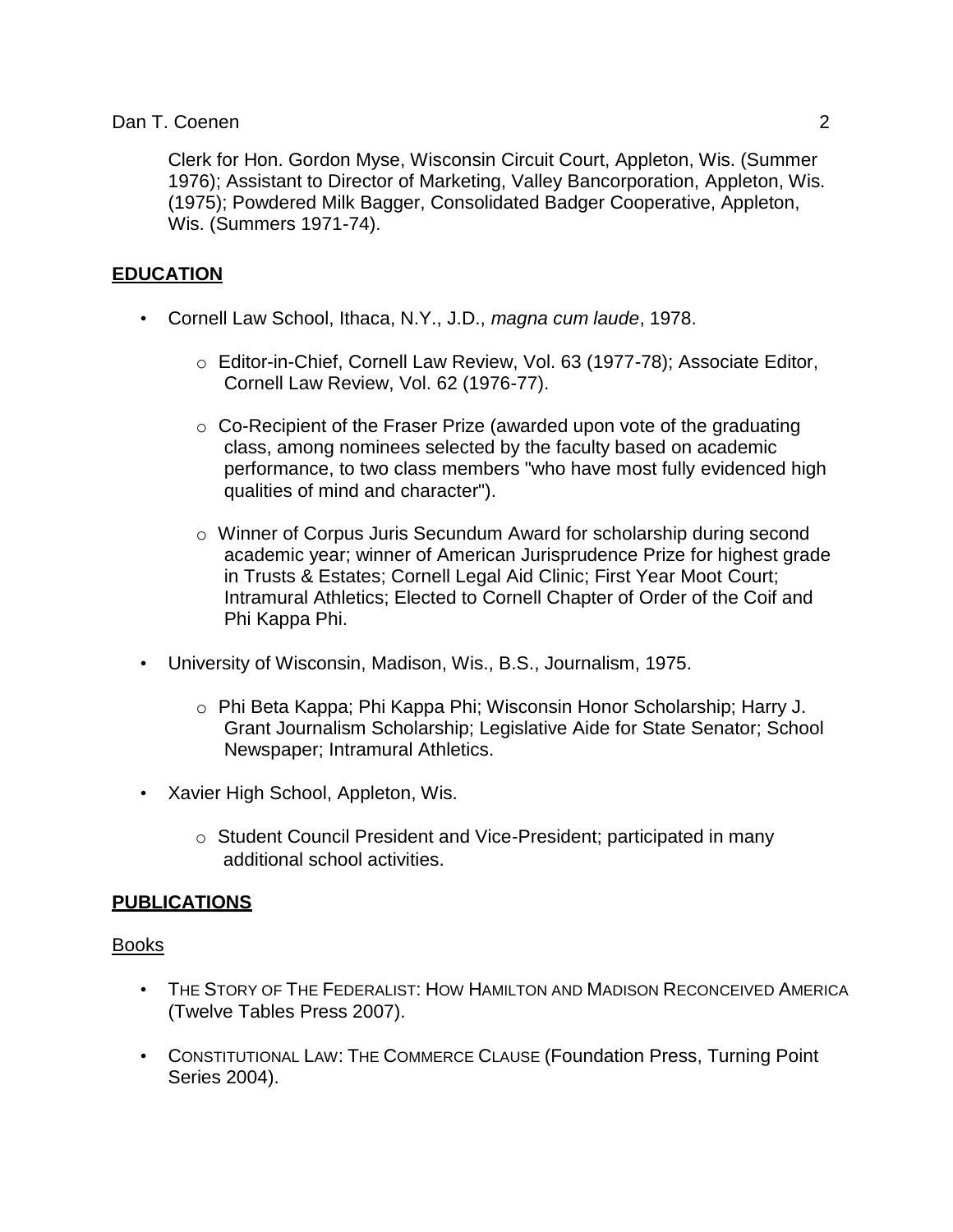### Major Articles

- *Free Speech and the Law of Evidence*, 68 DUKE L.J. \_\_\_-\_\_\_ (2019)
- *Free Speech and Generally Applicable Laws: A New Doctrinal Synthesis*, 103 IOWA L. REV. 435-505 (2017)
- *Freedom of Speech and the Criminal Law,* 97 B.U. L. Rev. 1529-1602 (2017)
- *Two-Time Presidents and the Vice-Presidency,* 56 B.C. L. REV.1287-1344 (2015)
- *The Commerce Power and Congressional Mandates,* 82 GEO. WASH. L. REV. 1052-1117 (2014)
- *The Filibuster and the Framing: Why the Cloture Rule Is Unconstitutional and What To Do About It*, 55 B.C. L. REV. 39-92 (2014).
- *The Originalist Case Against Congressional Supermajority Voting Rules*, 106 NORTHWESTERN U. L. REV. 1091-1152 (2012).
- *Where United Haulers Might Take Us: The Future of the State-Self-Promotion Exception to the Dormant Commerce Clause Rule,* 95 IOWA L. REV. 541-629 (2010).
- *The Pros and Cons of Politically Reversible "Semisubstantive" Constitutional Rules*, 77 FORDHAM L. REV. 2835-91 (2009).
- *The Supreme Court's Municipal Bond Decision and the Market-Participant Exception to the Dormant Commerce Clause*, 70 OHIO ST. L.J. 1179 (2009).
- *A Rhetoric for Ratification: The Argument of* The Federalist *and Its Impact on Constitutional Interpretation,* 56 DUKE L.J. 469-543 (2006).
- *The Rehnquist Court, Structural Due Process, and Semisubstantive Constitutional Review*, 75 S. CAL. L. REV. 1281-1406 (2002).
- *Congressional Power over Presidential Elections: Lessons From the Past and Reforms for the Future*, 43 WM. & MARY L. REV. 851-926 (2002) (with E. Larson).
- *Institutional Arrangements and Individual Rights: A Comment on Professor Tribe's Critique of the Modern Court's Treatment of Constitutional Liberty*, 2001 U. ILL. L. REV. 1159-1205.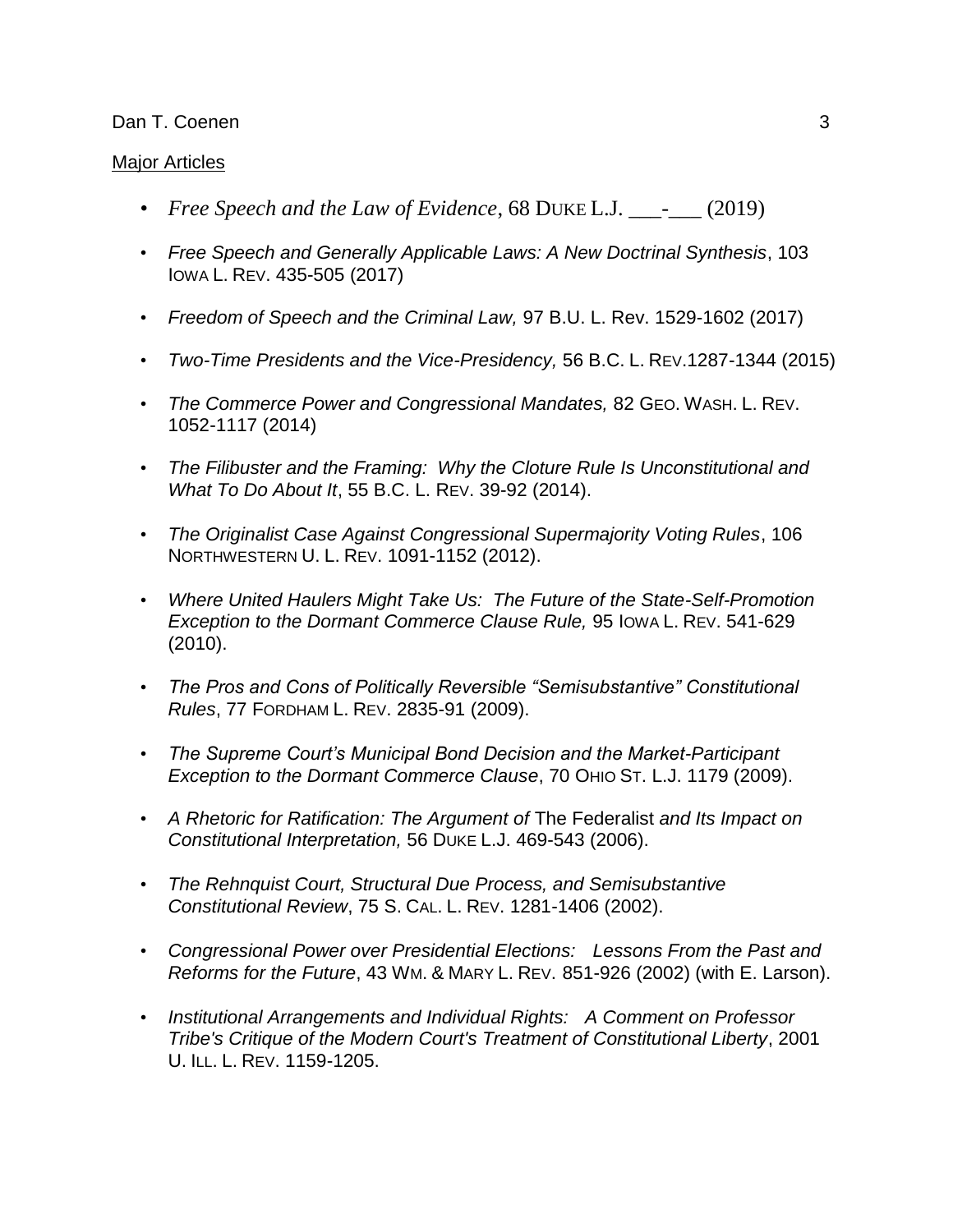- *A Constitution of Collaboration: Protecting Fundamental Values with Second-Look Rules of Interbranch Dialogue*, 42 WM. & MARY L. REV. 1575-1870 (2001).
- *Business Subsidies and the Dormant Commerce Clause*, 107 YALE L.J. 965- 1053 (1998).
- *Suspect Linkage: The Interplay of State Taxing and Spending Measures in the Application of Constitutional Antidiscrimination Rules*, 95 MICH. L. REV. 2167- 2233 (1997) (with W. Hellerstein).
- *State User Fees and the Dormant Commerce Clause*, 50 VAND. L. REV. 795-842 (1997).
- *Commerce Clause Restraints on State Business Development Incentives*, 81 CORNELL L. REV. 789-878 (1996) (with W. Hellerstein).
- *The Impact of the* Garcia *Decision on the Market-Participant Exception to the Dormant Commerce Clause*, 1995 U. ILL. L. REV. 727-59.
- *Priorities in Accounts: The Crazy Quilt of Current Law and a Proposal for Reform*, 45 VAND. L. REV. 1061-1184 (1992).
- *The Constitutional Case Against Intracircuit Nonacquiescence*, 75 MINN. L. REV. 1339-1444 (1991).
- *Untangling the Market-Participant Exemption to the Dormant Commerce Clause*, 88 MICH. L. REV. 395-488 (1989).
- *To Defer or Not To Defer: A Study of Federal Circuit Court Deference to District Court Rulings on State Law*, 73 MINN. L. REV. 899-1021 (1989).
- *Controlling the Contemporary Loanshark: The Law of Illicit Lending and the Problem of Witness Fear*, 65 CORNELL L. REV. 127-289 (1980) (with R. Goldstock).

## Essays

• *Originalism and the "Individual Mandate": Rounding Out the Government's Case for Constitutionality*, 107 NW. U. L. COLLOQUY 55 (2012) (providing shortened treatment of Dan T. Coenen, *The Originalist Case for the "Individual Mandate": Rounding out the Government's Argument in the Health Care Case***,** UGA Legal Studies Research Paper No. 2012-05, available a[t](http://ssrn.com/abstract%3D2053795)) [http://ssrn.com/abstract=2053795\).](http://ssrn.com/abstract%3D2053795))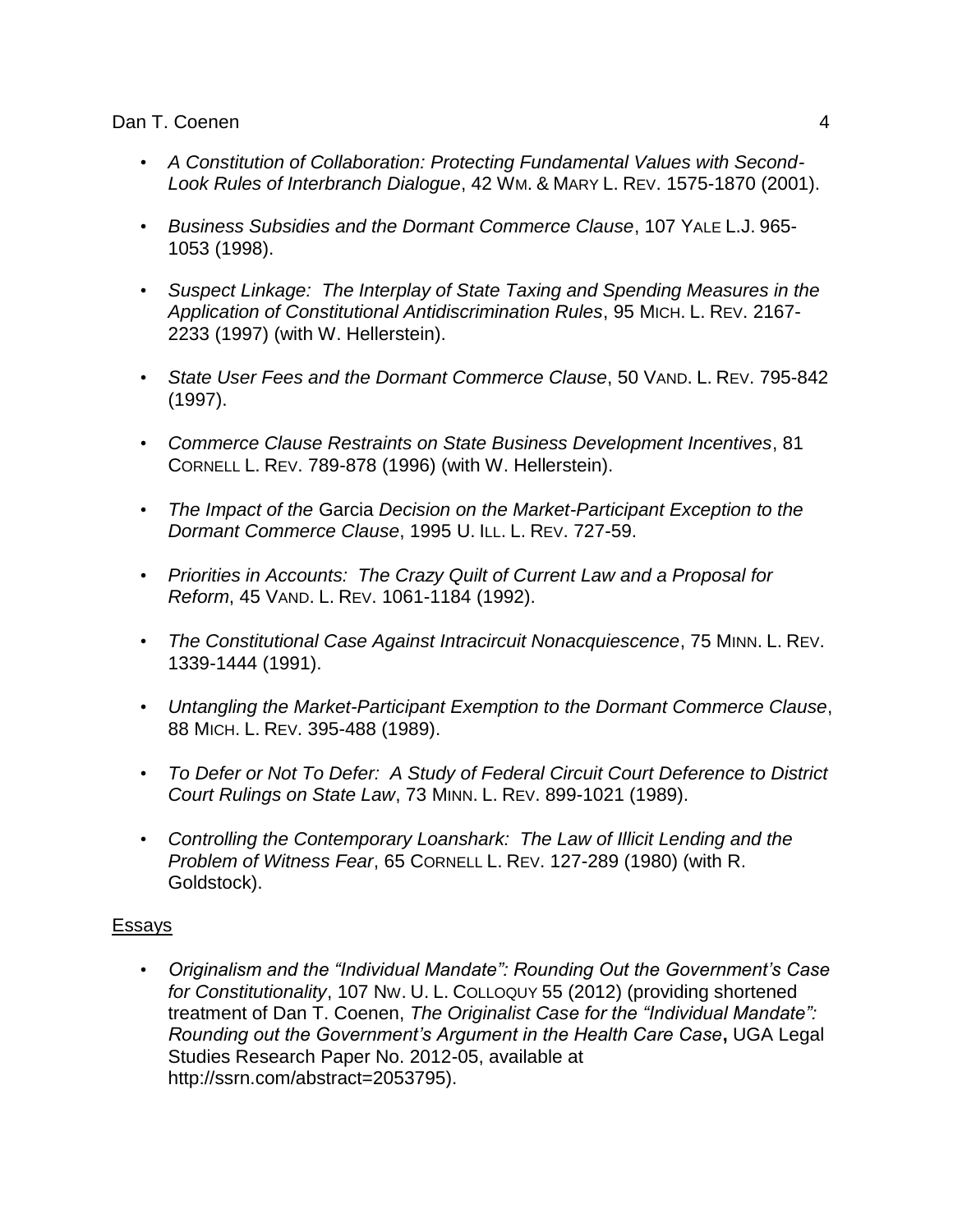- *Structural Review, Pseudo-Second-Look Decision Making, and the Risk of Diluting Constitutional Liberty*, 42 WM. & MARY L. REV. 1881 (2001) (replying to Mark Tushnet, *Subconstitutional Constitutional Law: Supplement, Sham, or Substitute?*, 42 WM. & MARY L. REV. 1871 (2001)).
- *Of Pitcairn's Island and American Constitutional Theory*, 38 WM. & MARY L. REV. 649 (1997).

# Encyclopedia Articles

- *Fifteen Momentous Supreme Court Cases from Georgia* **in THE NEW GEORGIA** ENCYCLOPEDIA (2004) (essay which, together with 15 break-out essays on individual cases, appears in the first comprehensive computerized encyclopedia concerning a single state).
- *The Dormant Commerce Clause* in ENCYCLOPEDIA OF THE AMERICAN CONSTITUTION (Levy, Karst & Winkler ed.).
- *Implied Powers* and *Holding* in ENCYCLOPEDIA OF THE SUPREME COURT OF THE UNITED STATES.

# Symposium & Festschrift Pieces

- *Why Wynne Should Win*, 67 VAND. L. REV. EN BANC 217 (2014) (solicited essay published as part of a collection of treatments of *Maryland State Comptroller of the Treasury v. Wynne*).
- *The Future of Footnote Four*, 41 GA. L. REV. 797 (2007) (solicited for issue honoring Professor Milner Ball).
- Eldred v. Ashcroft: *Intellectual Property, Congressional Power, and the Constitution*, 36 LOY. L.A. L. REV. 99-122 (2002) (with Paul Heald) (published as part of a major symposium on the *Eldred* case).
- *The Curious Role of Interpretive Formality in American Constitutional Law,*  reprinted in PRESCRIPTIVE FORMALITY AND NORMATIVE RATIONALITY IN MODERN LEGAL SYSTEMS, Festschrift for Robert S. Summers 425 (1994).
- *Justice Blackmun, Federalism, and Separation of Powers*, 97 DICK. L. REV. 541- 600 (1993) (solicited for issue honoring Justice Harry A. Blackmun).
- *Rights As Trumps*, 27 GA. L. REV. 463 (1993) (solicited as part of a symposium focused on a new work by Professor Richard Fallon).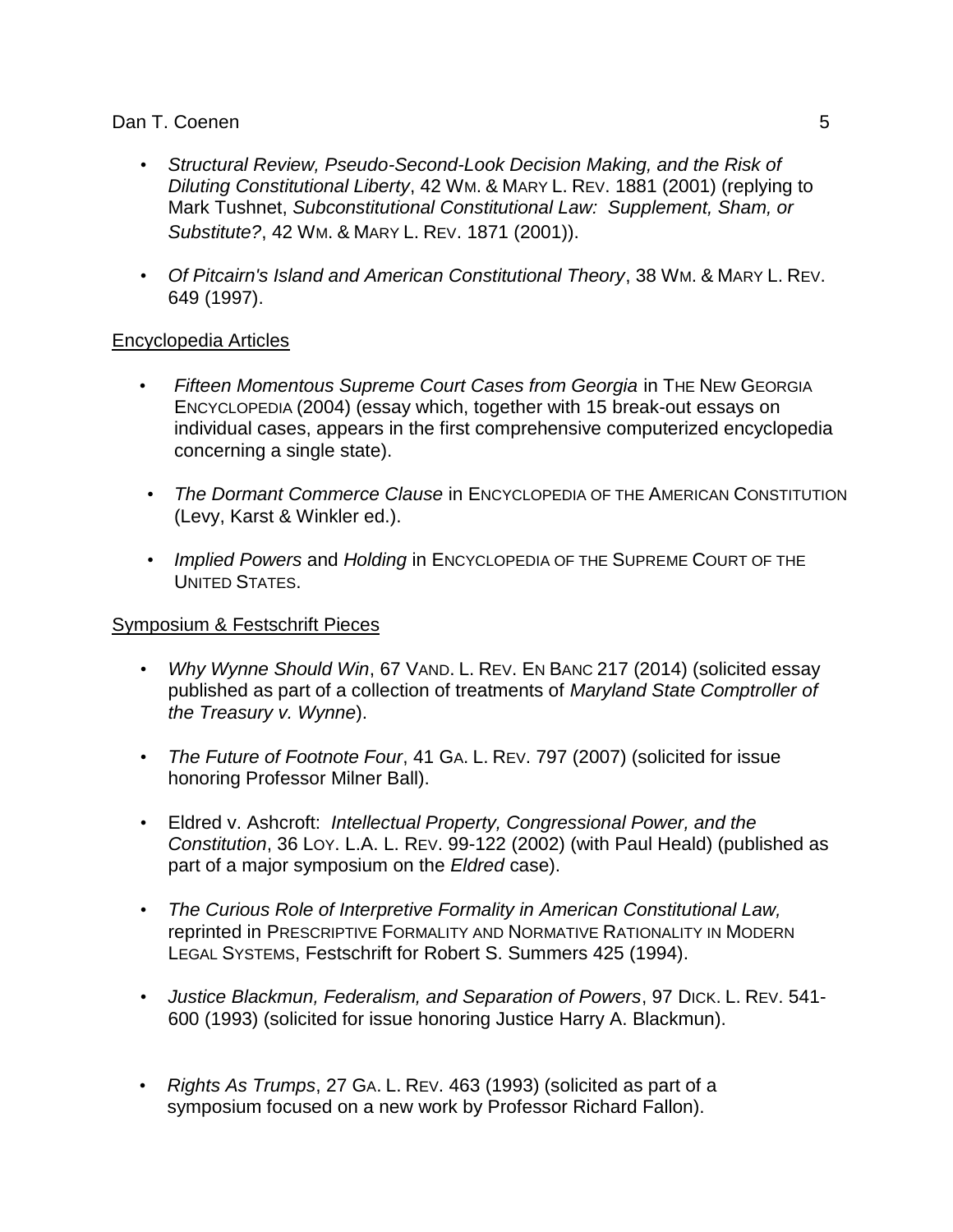#### Short Pieces

- *The Blue Jay: An Odd Ode to "A Uniform System of Citation,"* 50 GA. L. REV. page v (2016).
- *Four Essentials of Effective Teaching,* in CHALK TALK: TEACHING TIPS FROM THE UGA TEACHING ACADEMY (L. Johnson, ed. 2010).
- *Fifteen Curious Facts About the Federalist Papers*, The Georgia Advocate, Vol. 42, No. 1, p. 2 (Fall 2007/Winter 2008).
- Socratic Teaching in Constitutional Law and Otherwise, in TEACHING IN THE LAW SCHOOL CURRICULUM (S. Friedland and G. Hess, eds., Carolina Academic Press 2004) (solicited contribution).
- *Fifteen Famous Supreme Court Cases from Georgia,* The Georgia Advocate, Vol. 38, No. 2, p. 10 (Spring/Summer 2004).
- *What Makes the Rehnquist Court Tick--Reflections on the Current Court's Overarching Philosophies and the 2001-02 Term* (materials for Supreme Court Update Program, Atlanta, Ga., Sept. 6, 2002).
- *Teaching "Outside the Box,"* in EXTRAORDINARY TEACHERS (Fred Stephenson ed., Andrews McMeel pub., 2001) (solicited contribution).
- *Federalism and Second-Look Rules in the Supreme Court's 1999-2000 Term* (materials for Supreme Court Update Program, Atlanta, Ga., Sept. 8, 2000).
- *The 1998 Term: The Supreme Court's Great Constitutional Adventure with the Fundamental Postulates of State Sovereign Immunity* (materials for Supreme Court Update Program, Atlanta, Ga., Sept. 9, 1999).
- *Constitutional Business-Law Cases from the 1997-98 Term: The Tale of Three Decisions* (materials for Supreme Court Update Program, Atlanta, Ga., Sept. 11, 1998).
- *Some Major Happenings in the Law of Federalism During the 1995 Supreme Court Term* (materials for Supreme Court Update Program, Atlanta, Ga., Sept. 27, 1996).
- *Will the Court Overrule* Garcia?, The Georgia Advocate, Vol. 30, No. 1, p. 28 (Fall 1995).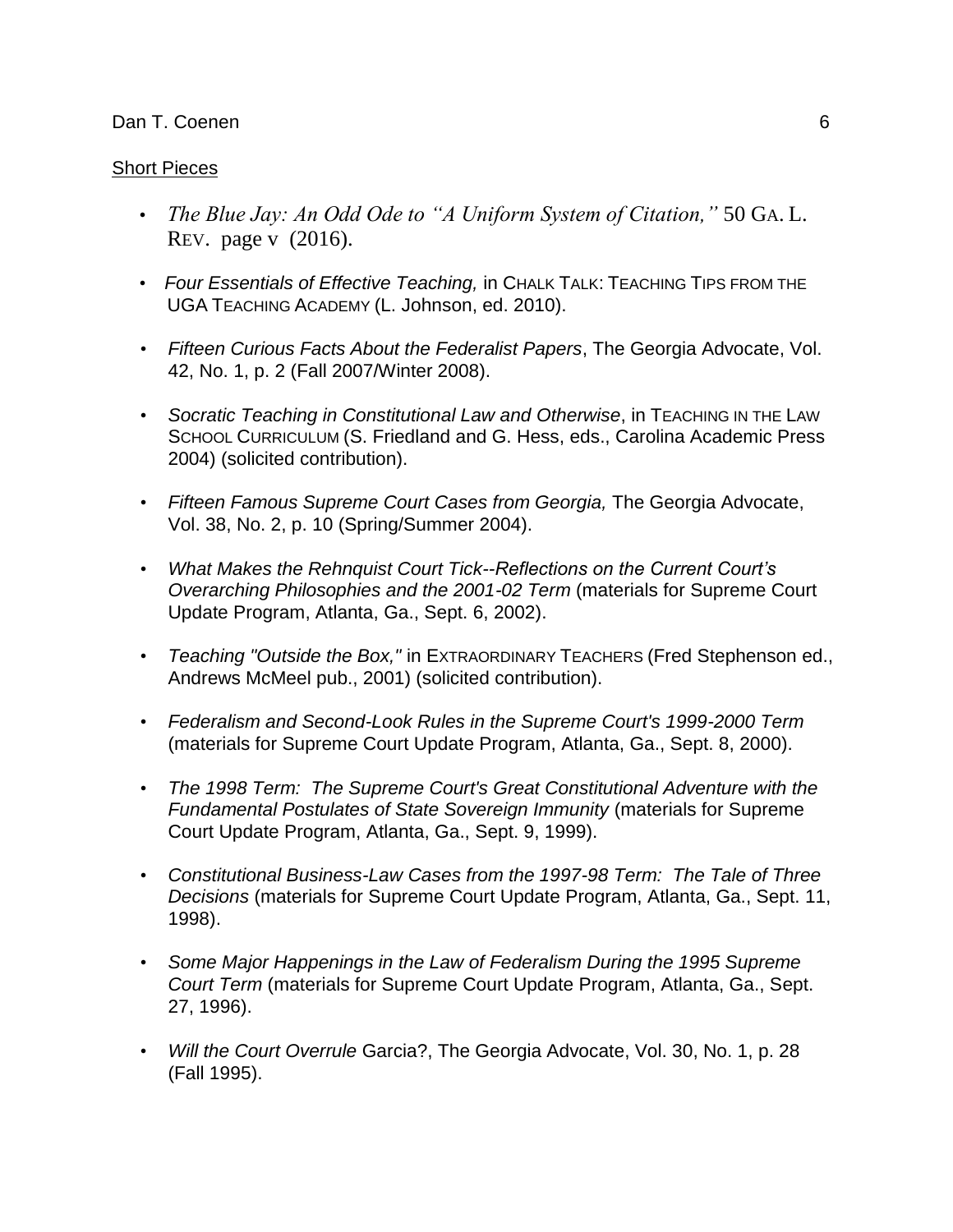- *The Supreme Court's Key "Federalism" Decisions of the 1994-95 Term* (materials for Supreme Court Update Program, Atlanta, Ga., Sept. 22, 1995).
- *Commerce Clause Decisions of the Supreme Court During the 1993-94 Term and Beyond* (materials for Supreme Court Update Program, Atlanta, Ga., Sept. 23, 1994).

# Monograph

• EXTORTIONATE CREDIT TRANSACTIONS (1978) (with R. Goldstock and reprinted with minor revisions in 65 CORNELL L. REV. 127 (1980)).

# Book Review

• *Review of H.W. Perry, Jr., Deciding To Decide: Agenda Setting in the United States Supreme Court*, Harvard Univ. Press 1991, 10 CONST. COMM. 180 (1993).

# Teaching Materials

- AMERICAN CONSTITUTIONAL LAW: AN INTRODUCTION (materials for a one-hour introductory course on constitutional law)
- AMERICAN CONSTITUTIONAL FEDERALISM: AN INTRODUCTION (materials for a short course on the scope of congressional power and other issues of constitutional federalism)

# Student Work

• *Special Project, The Priority Rules of Article Nine of the Uniform Commercial Code*, 62 CORNELL L. REV. 834-987 (1977) (with three co-authors).

# Works in Progress

- THE WISDOM OF HAMILTON, MADISON AND JAY: QUOTATIONS IN CONTEXT FROM THE FEDERALIST PAPERS (partially completed book manuscript).
- *Free Speech and the Law of Evidence* (completed manuscript)
- *Where to,* O'Brien*?* (rough draft of portions of article investigating the future of the Supreme Court's ruling in United States v. O'Brien, 391 U.S. 367 (1968)
- *Means-Ends Analysis in Constitutional Law* (three partial drafts of articles on means-related styles of challenging laws on constitutional grounds).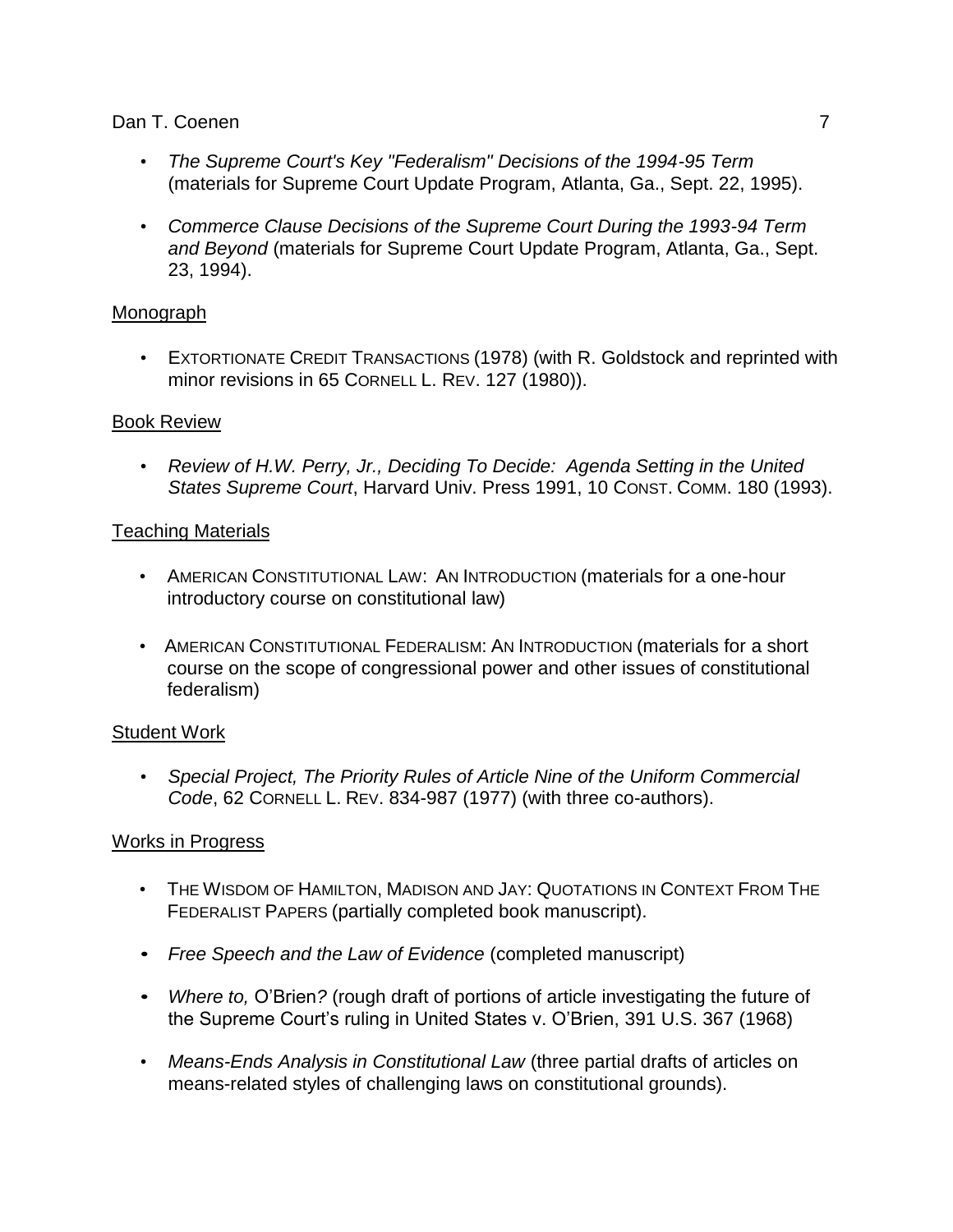### Congressional Testimony & Submissions

• Testimony and Prepared Statement on "Intracircuit Nonacquiescence" and Proposed Revision of H.R. 1544 '707 (with explanatory notes), reprinted in *Hearing on H.R. 1544 Before the Subcomm. on Commercial and Administrative Law of the Comm. on the Judiciary*, U.S. House of Reps., 105th Cong. 72-78, 96-102 (May 22, 1997).

## Non-Legal Writing

• Co-author, with Michael Coenen, of THE COUNTY BUNNY AND THE LITTLE GOLD SHOES, a full-length musical for children's theatre, including 17 major musical numbers, based on the book of the same name by DuBose Heyward.

## **PROFESSIONAL AND PERSONAL INFORMATION**

#### Memberships and Service

- Member, American Law Institute (1994-present).
- Member of Athens/Clarke County Criminal Justice Task Force (charged with making recommendations with regard to local jail facilities and operations, as well as judicial processes with regard to pretrial aspects of the criminal justice system) (2008-09).
- Advisory Committee Member for the Athens Justice Coalition of Care (a program of Family Counseling Services, of Athens, Inc.) (2015).
- Board of Directors, Athens-Area Homeless Shelter (2016- present)
- Board of Directors. Community Connection (2003-07).
- Board of Directors, Athens Grow Green Coalition (including as member of founding board) (2002-04).
- Board of Directors, Oconee River Land Trust (1999-2003).
- Invited participant in, and UGA scholarship recipient for, "Leadership Athens" (1997-98); Member of Leadership Athens Selection Committee (2001).
- Annual Fund Campaign, Parents Division Chair, Athens Academy (1997-98, 1998-99); Co-Chair, Athens Academy Greenway Project (2000-01).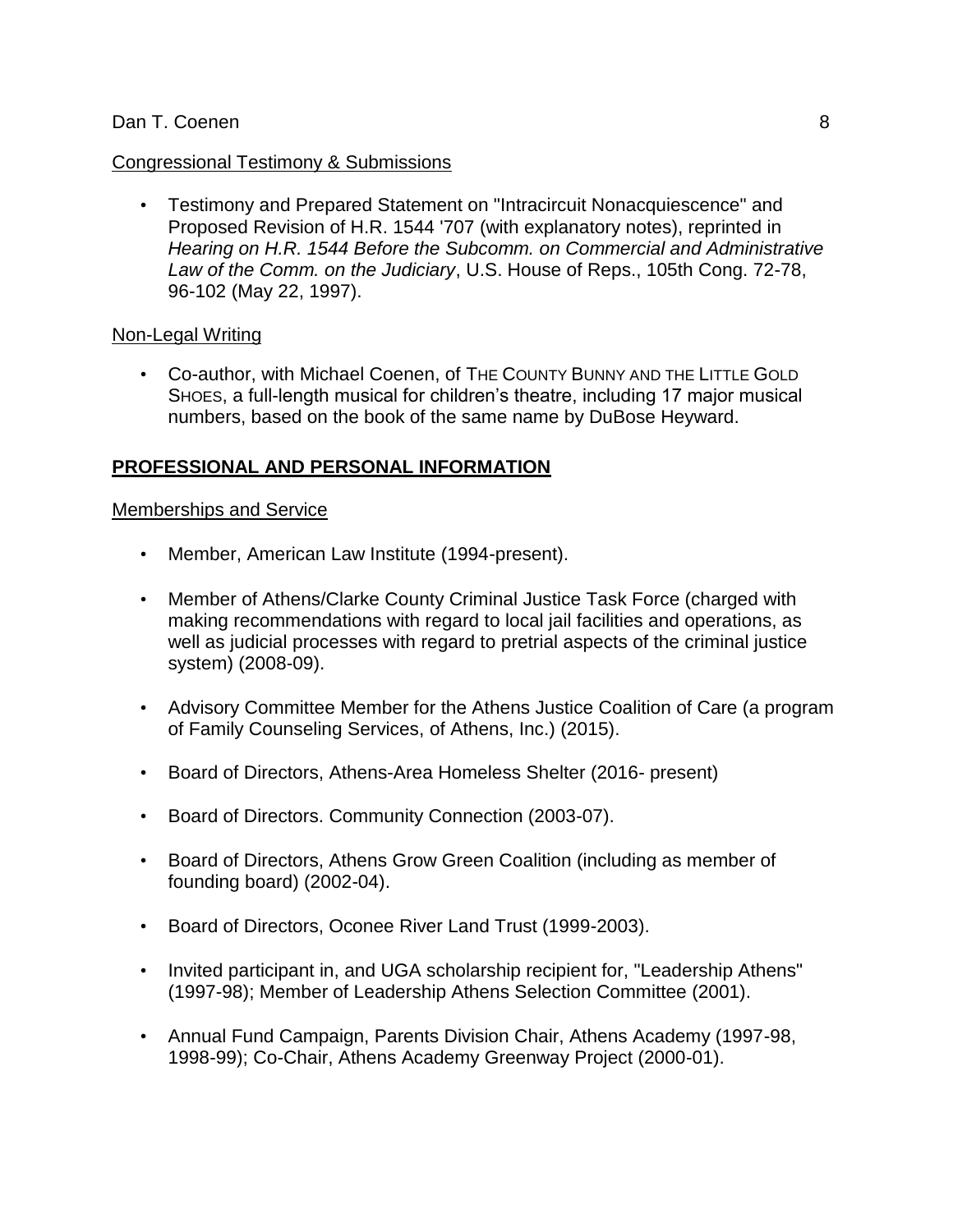- Member of Citizens SPLOST Advisory Committee, appointed by Mayor to help oversee implementation of projects in Athens/Clarke County funded by Special Purpose Local Option Sales Tax (1996-2000); Member of Citizens Panel appointed to advise Athens/Clarke County Government on proper use of up to \$64 million in revenues from Special Purpose Local Option Sales Tax; chair of Panel's Project Review Subcommittee; Member, Decisionmaking Procedures Subcommittee (1994); Member of "SPLOST '94" (Campaign Committee formed to support passage of November 1994 referendum on Special Purpose Local Option Sales Tax).
- Board of Directors of Sandy Creek Nature Center: Vice President (1993-94); Member (1992-95).
- Volunteer Coach, Athens-Clarke County Recreation Department Basketball Program (1990-2000) (coached one, two or three teams per year during this period).
- Longtime Volunteer, Naturaland Trust (Greenville, S.C.) and Nancy Travis Childcare Project.
- Designated by Hon. Clement F. Haynsworth, Jr. as one of six literary executors of his personal papers, housed in the Library of Congress.
- Former member of the Board of Directors of ECO, a Charlotte-based nonprofit organization that provides family support and job placement services to prisoners and ex-offenders.
- Former counsel and consultant for (and member of law-firm winner of American Bar Association Pro Bono Public Award for representation of) plaintiffs in statewide social security class action, Hyatt v. Heckler (1994-2000).
- Member of numerous UGA Law School Committees, including Admissions Committee (1992-95, 1997-2003), Faculty Recruitment Committee (1987-99, 2007-08, 2009-2013, including as chair in 1994-96), Academic Affairs Committee (2003-07, including as chair 2004-07), Ad Hoc Committees Regarding Law School Staff Pay (1991, 2009, 2016), and Law School Self-Study Committee (1991-92, 2004-05, 2011-12); elected by faculty colleagues to serve on fivemember Dean's Advisory Committee (1990-91, 1993-94, 1995-96, 1997-98; 1999-2000; election to consecutive terms not permitted; elective system discontinued in 2000); Chair of the Law School's Strategic Planning Committee (2008-09).
- University Service has included membership on the President's Faculty Advisory Committee (2000-03; on an interim basis 2005; 2015 to 2018, including as chair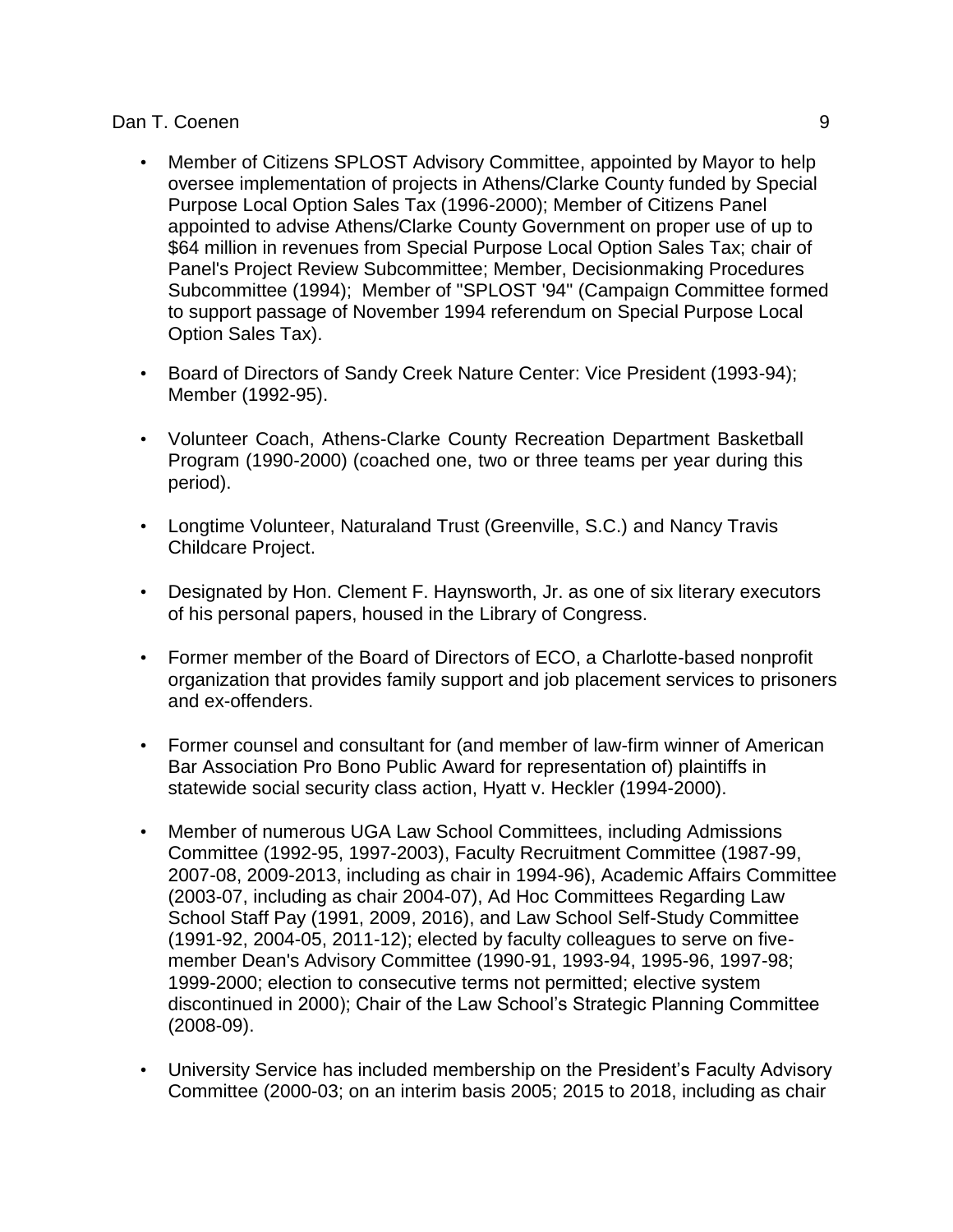### Dan T. Coenen 10 and the control of the control of the control of the control of the control of the control of the control of the control of the control of the control of the control of the control of the control of the co

upon selection by faculty colleagues in 2016-17 and 2017-18); University Promotion and Tenure Review Committee (2014-15); Provost Search Committee (2009); Law School Dean Search Committee (2014); chairmanship of Special Faculty Awards Review Committee (2002-04) (appointed by Provost to review major university-wide professorships and teaching awards); membership on the University Special Professorships Selection Committee (2005-08), including as chair of the committee (2006-07 and 2007-08); co-chairmanship of septennial Program Review Team for Department of Political Science of the School of Public and International Affairs (2004-05); chairmanship of three University Faculty Appeals Panels convened to review disciplinary actions against students (1989-92); extensive work with the UGA Teaching Academy (2001-present), including as a member of its Executive Committee (2002-05, 2014-17)); membership on the Josiah Meigs Award Selection Committee (2000-01, 2004- 05, 2017-19), including as chair of the committee (2000-01 and 2017-2018); and participation in the Lilly Teaching Fellows Program as a Faculty Mentor (1999- 2000).

- Have participated extensively in the UGA Foundation Fellows program, including as a senior fellow and selection team member (2001-present).
- President and Vice President of the UGA chapter of Phi Beta Kappa (Vice President 2005-07; President 2007-09).
- Admitted to the Bar of North Carolina (active), the United States District Court for the Western and Middle Districts of North Carolina, the United States Court of Appeals for the Fourth Circuit, and the Supreme Court of the United States. Member, American Bar Association.

## Awards and Recognitions as Law School Faculty Member

- Recipient of the University Professorship (2005).
- Recipient of the Josiah Meigs Award for Excellence in Teaching (1998); named Josiah Meigs Distinguished Teaching Professor pursuant to University policy to redesignate the Meigs Award as the Meigs Professorship (2004).
- Recipient of the Student Bar Association Faculty Book Award, which was supplemented by the C. Ronald Ellington Teaching Award beginning in 2007, and is conferred upon vote of the third-year class "to the faculty member who most effectively conveys his/her knowledge and understanding of what the law is and inspires his/her students to think analytically and critically about what the law can become" (1989-90, 1994-95,1998-99, 2003-04, 2005-06, 2007-08, 2016-17).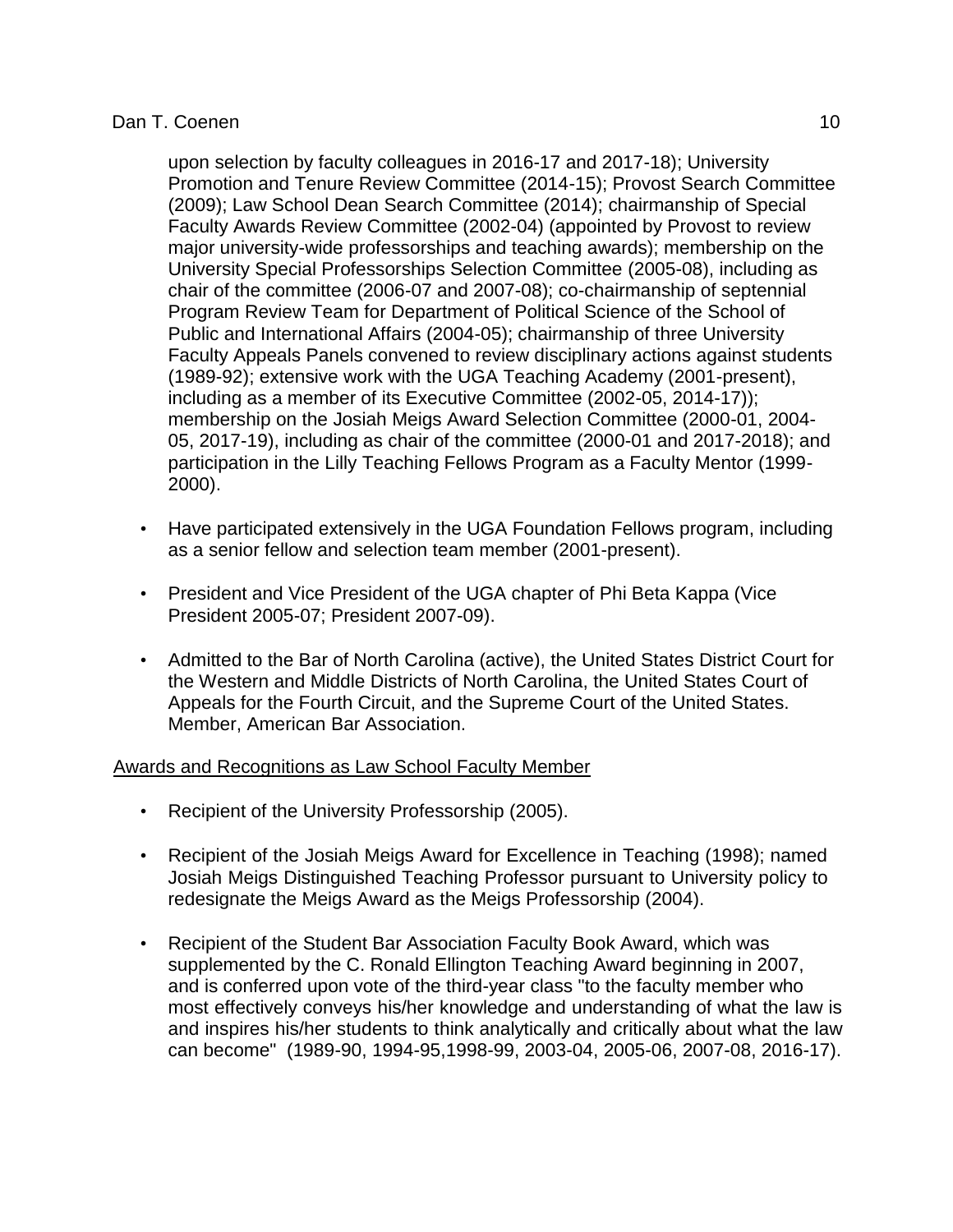- Recipient of the John C. O'Byrne Memorial Faculty Award, awarded upon student vote to that faculty member who makes "significant contributions furthering student-faculty relations" (1989-90, 1992-93, 2001-02).
- Recipient of the Professional Responsibility Award, awarded upon student vote in "recognition of that Professor who best succeeds in conveying and inspiring professional responsibility and service to the community through his/her instruction and his/her example" (1991-92).
- Elected by the classes of 1990, 1991, 1993, 1995, 2001, 2002, 2003, 2007, 2008, and 2012 to serve as an honorary grand marshal at law school graduation ceremony (with one other faculty member also selected in each of those years).
- Recipient of an Outstanding Professor Recognition from the UGA Student Government Association upon nomination by undergraduate students (2004).
- Recognized by UGA Student Government Association as an "Outstanding Teacher for Having a Profound Effect on a Student Leader" (based on selection by undergraduate student) (2000).
- Selected to join the inaugural class of the University of Georgia Teaching Academy (2002).
- Selected as a UGA Senior Teaching Fellow (one of eight Senior Fellows selected campus-wide) (1999-2000), and as a Senior Faculty Fellow for the Foundation Fellows Program (one of four faculty members selected in 2001 to serve in this role, including as an advisor to undergraduate scholarship award winners).
- Recipient of recognition for Outstanding Contributions to the Law Review (presented by the William & Mary Law Review, Apr. 5, 2002).
- Recognized by UGA Black Law Students Association for assistance in developing problem for 1992 National Frederick Douglass Moot Court Competition (1994) and as a recipient of one of three BLSA Faculty Appreciation Awards (2012).
- Selected by the Georgia Law Review to serve as faculty advisor (1992-2000).
- Selected by Georgia Journal of International and Comparative Law to serve as interim faculty advisor (1991-92).